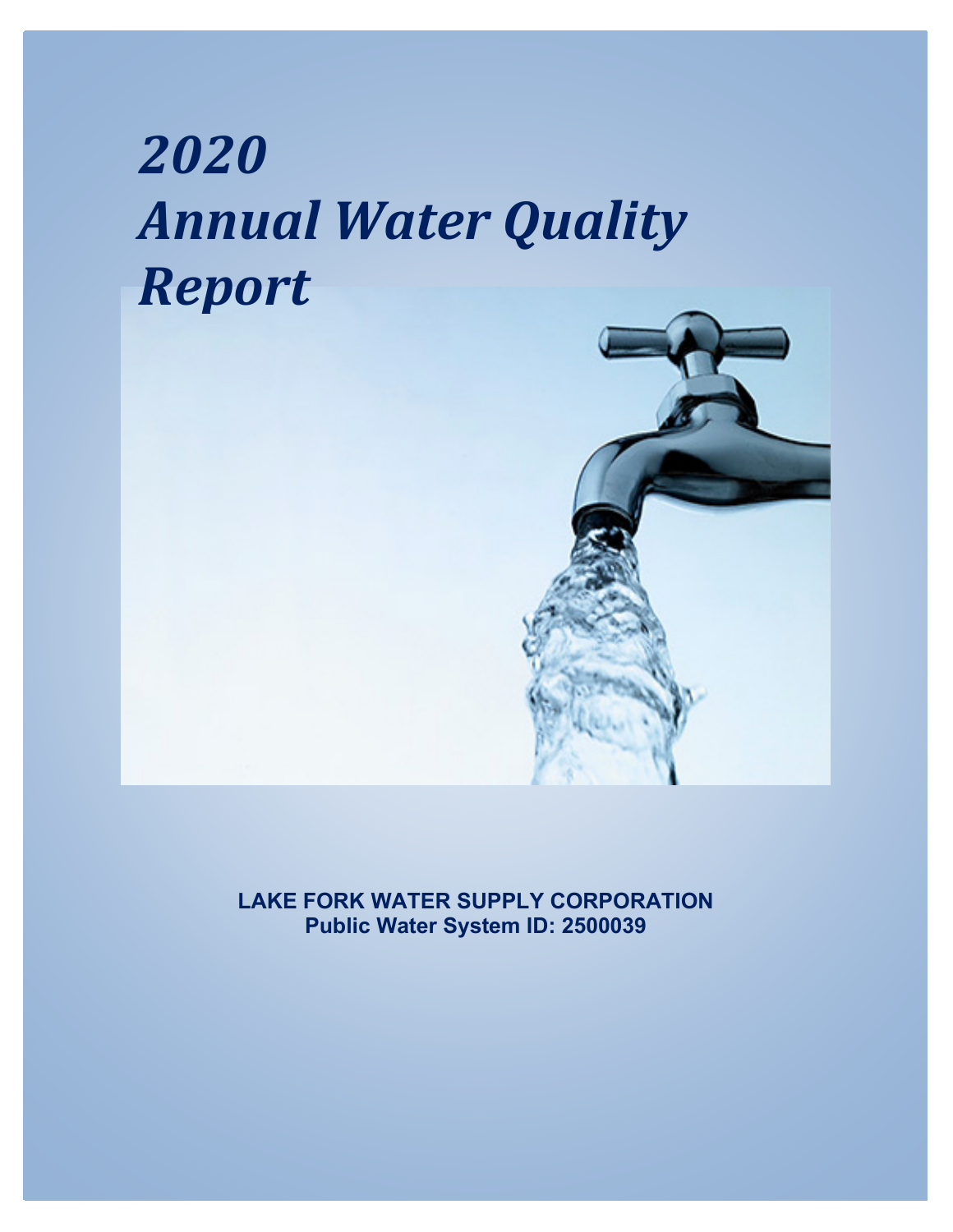### **Public Participation Opportunities**

We invite you to participate in our public form during our board meetings. We normally meet the third Tuesday of each month at 10:00 a.m. at our office located at 8087 W FM 515 Yantis, TX. Please visit our website for information regarding board meeting times. This report is intended to provide you with important information about your drinking water and the efforts made by the water system to provide safe drinking water.

For more information contact Jeremy Harris at 903-383-7643. *Este informe contiene información muy importante sobre el agua que usted bebe. Tradúzcalo ó hable con alguien que lo entienda bien.*

#### **Special Notice**

In order to ensure that tap water is safe to drink, EPA prescribes regulations which limit the amount of certain contaminants in water provided by public water systems. FDA regulations establish limits for contaminants in bottled water which must provide the same protection for public health.

Contaminants may be found in drinking water that may cause taste, color, or odor problems. These types of problems are not necessarily causes for health concerns. For more information on taste, odor, or color of drinking water, please contact the system's business office.

You may be more vulnerable than the general population to certain microbial contaminants, such as Cryptosporidium, in drinking water. Infants, some elderly, or immunocompromised persons such as those undergoing chemotherapy for cancer; those who have undergone organ transplants; those who are undergoing treatment with steroids; and people with HIV/AIDS or other immune system disorders can be particularly at risk from infections. You should seek advice about drinking water from your physician or health care provider. Additional guidelines on appropriate means to lessen the risk of infection by Cryptosporidium are available from the Safe Drinking Water Hotline (800-426-4791).

If present, elevated levels of lead can cause serious health problems, especially for pregnant women and young children. Lead in drinking water is primarily from materials and components associated with service lines and home plumbing. Lake Fork WSC is responsible for providing high quality drinking water, but cannot control the variety of materials used in plumbing components. When your water has been sitting for several hours, you can minimize the potential for lead exposure by flushing your tap for 30 seconds to 2 minutes before using water for drinking or cooking. If you are concerned about lead in your water, you may wish to have your water tested. Information on lead in drinking water, testing methods, and steps you can take to minimum exposure is available from the Safe Drinking Water Hotline or at [http://www.epa.gov/safewater/lead.](http://www.epa.gov/safewater/lead)

## **Information on Sources of Water**

The sources of drinking water (both tap water and bottled water) include rivers, lakes, streams, ponds, reservoirs, springs and wells. As water travels over the surface of the land or through the ground, it dissolves naturally-occurring minerals and, in some cases, radioactive material, and can pick up substances resulting from the presence of animals or from human activity.

Drinking water, including bottled water, may reasonably be expected to contain at least small amounts of some contaminants. The presence of contaminants does not necessarily indicate that water poses a health risk. More information about contaminants and potential health effects can be obtained by calling the EPAs Safe Drinking Water Hotline at (800) 426-4791.

Contaminants that may be present in source water include:

- **Microbial contaminants**, such as viruses and bacteria, which may come from sewage treatment plants, septic systems, agricultural livestock operations and wildlife.
- **Inorganic contaminants**, such as salts and metals, which can be naturally-occurring or result from urban storm water runoff, industrial or domestic wastewater discharges, oil and gas production, mining or farming.
- **Pesticides and herbicides**, which may come from a variety of sources such as agriculture, urban storm water runoff, and residential uses.
- **Organic chemical contaminants**, including synthetic and volatile organic chemicals, which are by-products of industrial processes and petroleum production, and can also come from gas stations, urban storm water runoff and septic systems.
- **Radioactive contaminants**, which can be naturallyoccurring or be the result of oil and gas production and mining activities.

## **Information about Secondary Contaminants**

Many constituents (such as calcium, sodium, or iron) which are often found in drinking water can cause taste, color, and odor problems. The taste and odor constituents are called secondary constituents and are regulated by the State of Texas, not the EPA. These constituents are not causes for health concern. Therefore, secondaries are not required to be reported in this document, but they may greatly affect the appearance and taste of your water.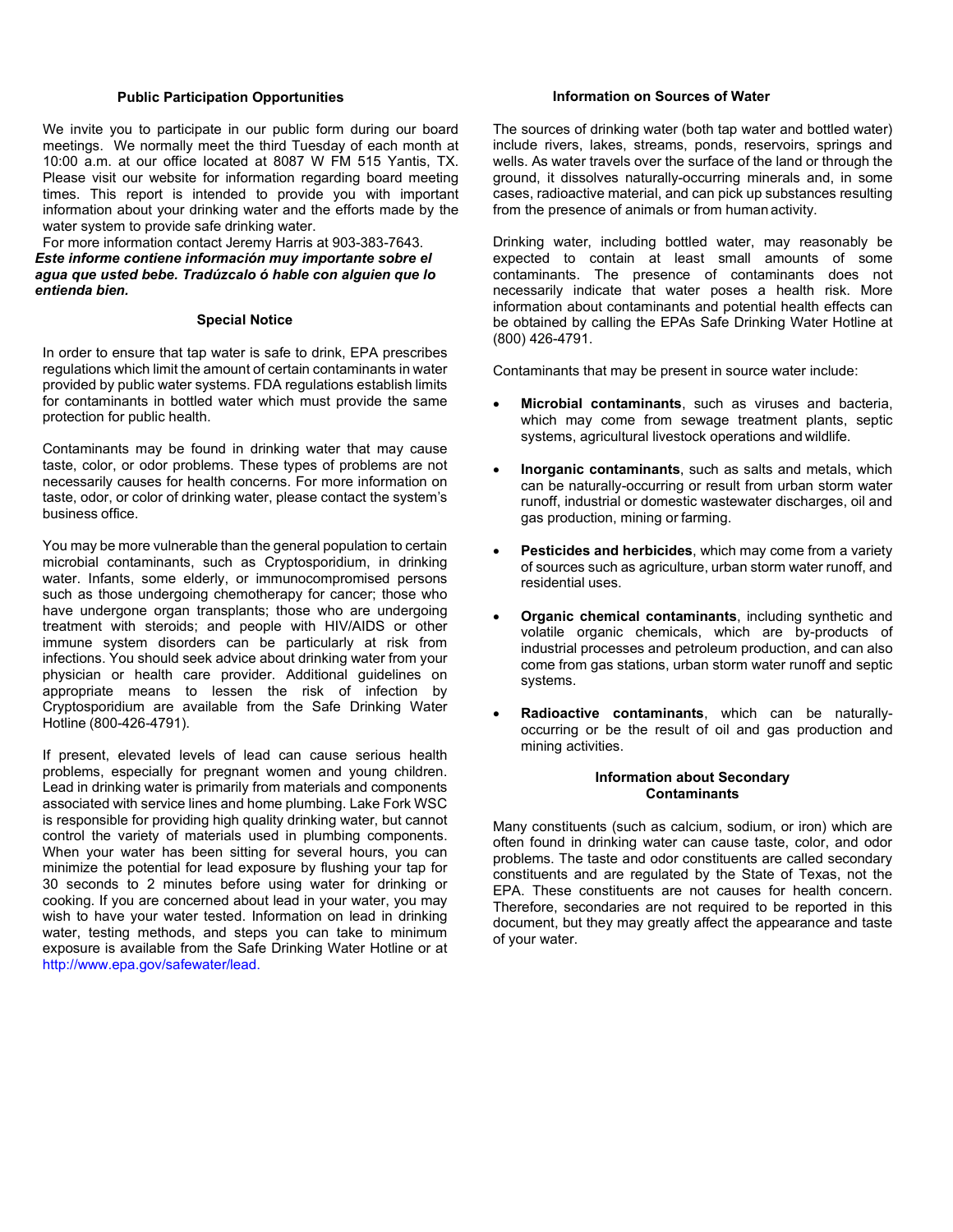## **Information about Source Water Assessments**

A source Water Susceptibility Assessment for your drinking water source(s) is currently being updated by the Texas Commission on Environmental Quality (TCEQ). This information describes the susceptibility and types of constituents that may come into contact with your drinking water source based on human activities and natural conditions. The information contained in the assessment allows us to focus source water protection strategies.

The TCEQ completed an assessment of your source water and results indicate that some of your sources are susceptible to certain contaminants. The sampling requirements for your water system are based on this susceptibility and previous sample data. Any detection of these contaminants may be found in this Consumer Confident Report. For more information on source water assessments and protection efforts at our system, contact Jeremy Harris.

For more information about your sources of water, please refer to the Source Water Assessment Viewer available at the following URL: [http://gis3.tceq.state.tx.us/swav/Controller/index.jsp?wtrsrc=](http://gis3.tceq.state.tx.us/swav/Controller/index.jsp?wtrsrc)

Further details about sources of source water assessments are available in Drinking Water Watch at the following URL[: http://dww.tceq.texas.gov/DWW](http://dww.tceq.texas.gov/DWW/)

| <b>Source Water Name</b> | Type of Water | <b>Report Status</b> | Location     |
|--------------------------|---------------|----------------------|--------------|
| 1- 1267 CR 1903          | GW            | A                    | 1267 CR 1903 |
| 2-895 CR 1813            | <b>GW</b>     | A                    | 895 CR 1813  |
| 3- 1267 CR 1903          | <b>GW</b>     | A                    | 1267 CR 1903 |
| 4- 390 CR 1812           | GW            | A                    | 390 CR 1812  |
| 5- 1892 CR 1441          | <b>GW</b>     | A                    | 1892 CR 1441 |
| 6- 1125 CR1903           | <b>GW</b>     | A                    | 1125 CR 1903 |
| 7- 845 CR 1895           | <b>GW</b>     | A                    | 845 CR 1895  |
| 8-845 CR 1895            | <b>GW</b>     | A                    | 845 CR 1895  |
| 9-845 CR 1895            | <b>GW</b>     | A                    | 845 CR 1895  |
| 10-845 CR 1895           | <b>GW</b>     | A                    | 845 CR 1895  |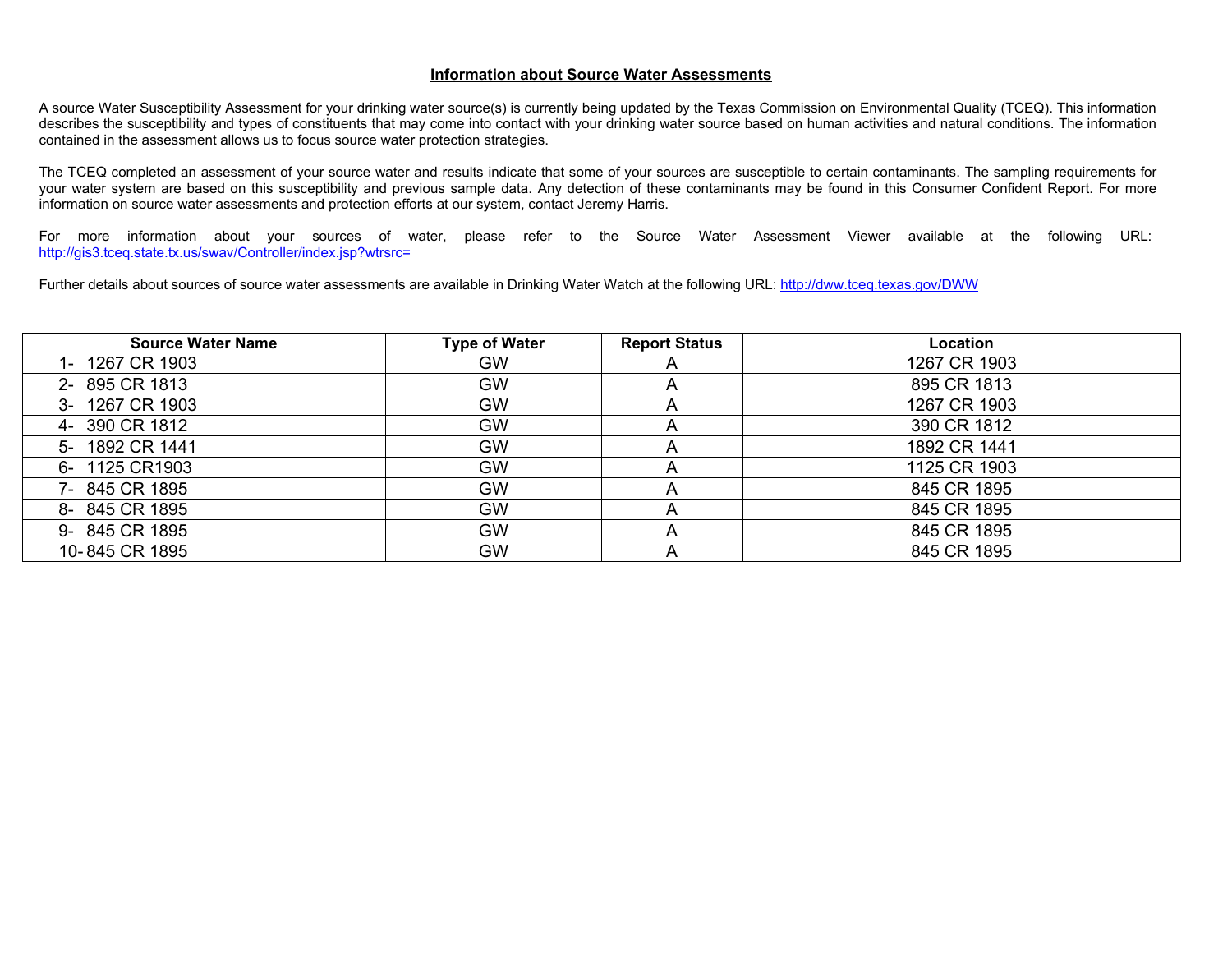# **Water Quality Test Results**

| Lead & Copper                                                                                                                                                                                                                                                                                                         | <b>Date</b><br>Sampled | <b>MCLG</b> | Action<br>Level (AL) | 90th<br>Percentile | $#$ Sites<br>Over AL | <b>Units</b> | Violation | <b>Likely Source of Contamination</b>                                                                      |
|-----------------------------------------------------------------------------------------------------------------------------------------------------------------------------------------------------------------------------------------------------------------------------------------------------------------------|------------------------|-------------|----------------------|--------------------|----------------------|--------------|-----------|------------------------------------------------------------------------------------------------------------|
| Copper                                                                                                                                                                                                                                                                                                                | 2020                   | 1.3         | 1.3                  | 0.57               |                      | ppm          | N         | Erosion of natural deposits; Leaching from wood preservatives; Corrosion of household<br>plumbing systems. |
| Lead                                                                                                                                                                                                                                                                                                                  | 2020                   |             | 15                   | 0                  |                      | ppb          | N         | Corrosion of household plumbing systems; Erosion of natural deposits.                                      |
| Action Level Goal (ALG): The level of a contaminant in drinking water below which there is no known or expected risk to health. ALGs allow for a margin of safety.<br>Action Level: The concentration of a contaminant which, if exceeded, triggers treatment or other requirements which a water system must follow. |                        |             |                      |                    |                      |              |           |                                                                                                            |

| Inorganic<br>Contaminants         | Collection<br>Date | <b>Highest Level or</b><br>Average<br>Detected | Range of<br>Individual<br><b>Samples</b> | <b>MCLG</b> | <b>MCL</b> | Units | Violation | <b>Likely Source of Contamination</b>                                                                                         |
|-----------------------------------|--------------------|------------------------------------------------|------------------------------------------|-------------|------------|-------|-----------|-------------------------------------------------------------------------------------------------------------------------------|
| Barium                            | 2020               | 0.085                                          | $0.018 - 0.085$                          | 2           |            | ppm   | N         | Discharge of drilling wastes; Discharge from meter refineries; Erosion of natural deposits.                                   |
| Chromium                          | 2019               | 2.6                                            | $2.6 - 2.6$                              | 100         | 100        | ppb   | N         | Discharge from steel and pulp mills; Erosion of natural deposits.                                                             |
| Fluoride                          | 2020               | 0.362                                          | $0.192 - 0.362$                          |             | 4.0        | ppm   | N         | Erosion of natural deposits; Water additive which promotes strong teeth; Discharge from fertilizer<br>and aluminum factories. |
| Nitrate (measured<br>as Nitrogen) | 2020               | 0.123                                          | $0.0105 - 0.123$                         | 10          | 10         | ppm   | N         | Runoff from fertilizer use; Leaching from septic tanks, sewage; Erosion of natural deposits.                                  |

| <b>Disinfectants By-</b><br><b>Products</b> | Collection<br>Date | Highest Level or<br><b>Average Detected</b> | Range of<br><b>Individual</b><br><b>Samples</b> | <b>MCLG</b>                 | <b>MCL</b> |     | Units   Violation | <b>Likely Source of Contamination</b>      |
|---------------------------------------------|--------------------|---------------------------------------------|-------------------------------------------------|-----------------------------|------------|-----|-------------------|--------------------------------------------|
| Haloacetic Acids<br>(HAA5)                  | 2020               | 8                                           | $1.6 - 6.1$                                     | No goal<br>for the<br>total | 60         | ppb | N                 | By-product of drinking water disinfection. |
| Total<br>Trihalomethanes<br>(TTHM)          | 2020               | 58                                          | $17.3 - 77.5$                                   | No goal<br>for the<br>total | 80         | ppb | N                 | By-Product of drinking water disinfection. |

\*The value in the Highest Level or Average Detected column is the highest average of all TTHM sample results collected at a location over a year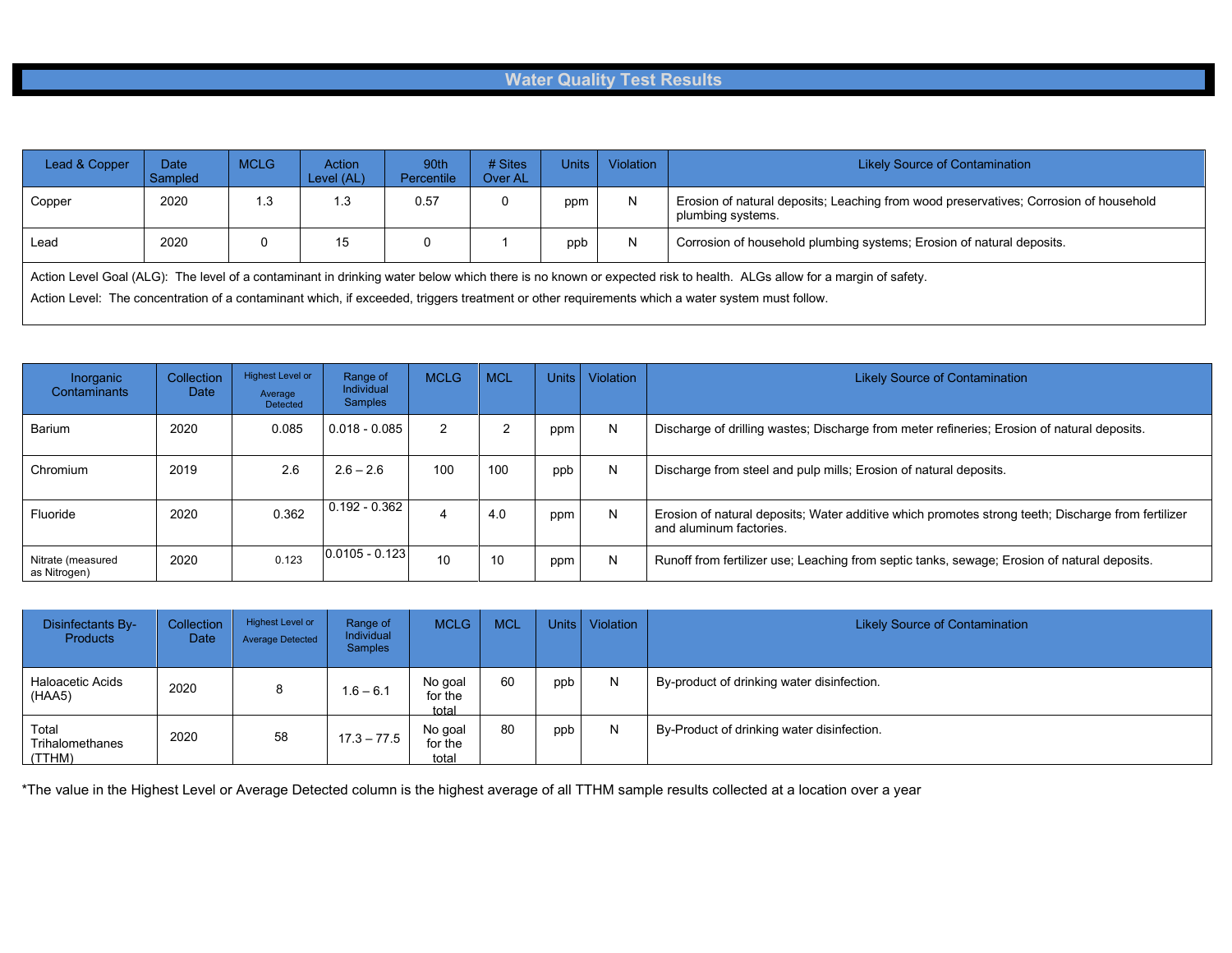| Radioactive<br>Contaminants | Collection<br>Date | Highest Level or<br><b>Average Detected</b> | Range of<br>Individual<br><b>Samples</b> | <b>MCLG</b> | <b>MCL</b> | Units | <b>Violation</b> | <b>Likely Source of Contamination</b> |
|-----------------------------|--------------------|---------------------------------------------|------------------------------------------|-------------|------------|-------|------------------|---------------------------------------|
| <b>Combined Radium</b>      | 6/19/2018          | 1.5                                         | $.5 - 1.5$                               |             |            | pCi/L |                  | Erosion of natural deposits.          |
| 226 / 228                   |                    |                                             |                                          |             |            |       |                  |                                       |

# **Disinfectant Residual**

ш

| <b>Collection</b><br><b>Date</b> | <b>Disinfectant</b>        | Average<br>Level | Range of<br>Levels<br><b>Detected</b> | <b>MRDL</b> | <b>MRDLG</b> | Unit of<br>Measur | Violation<br>(Y/N) | Source of Chemical                       |
|----------------------------------|----------------------------|------------------|---------------------------------------|-------------|--------------|-------------------|--------------------|------------------------------------------|
| 2020                             | Chlorine Residual.<br>Free | 0.54             | $0.20 - 2.03$                         |             |              | Ppm               | No                 | Water additive used to control microbes. |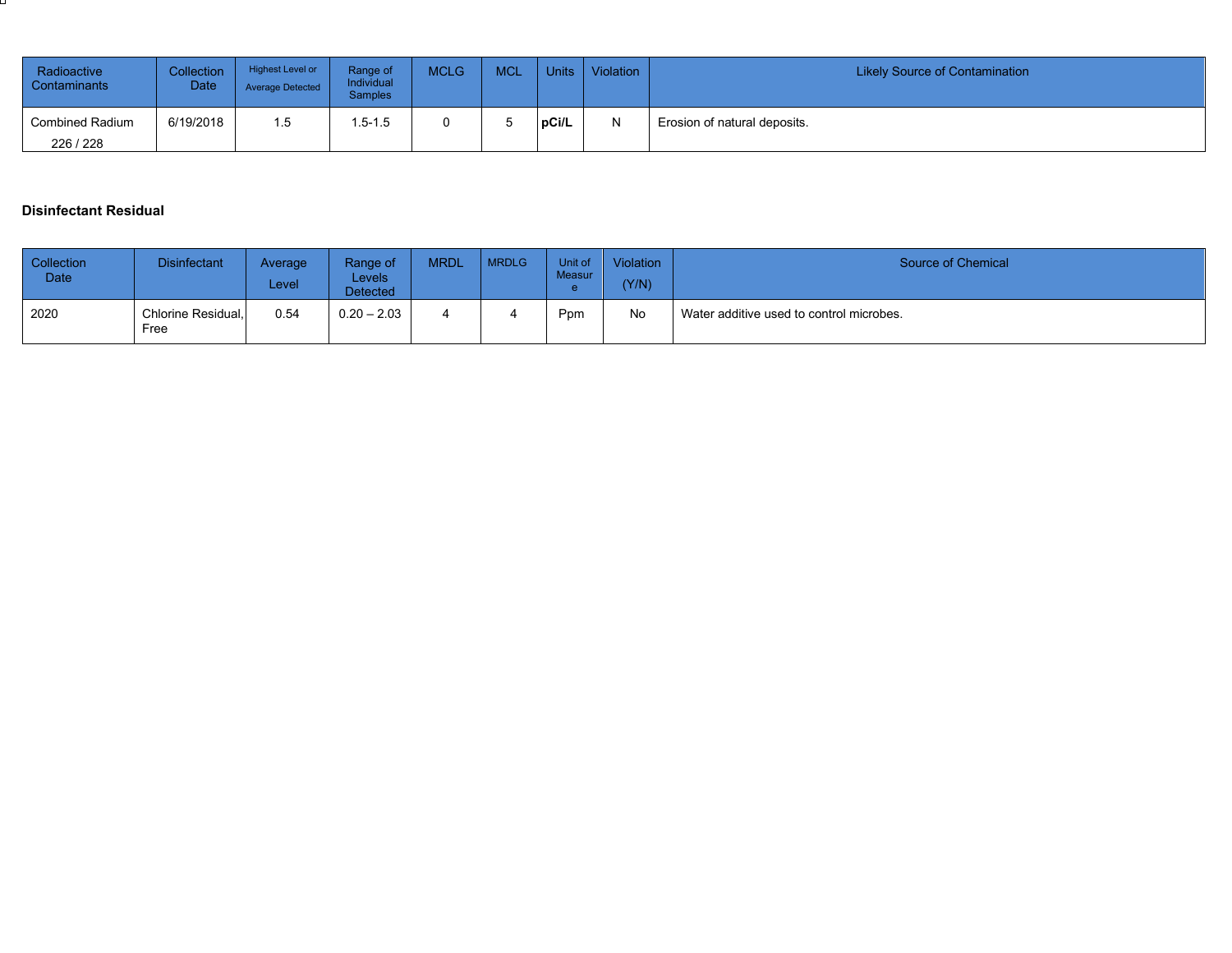**Violations** 

## **Consumer Confidence Rule**

The Consumer Confidence Rule requires community water systems to prepare and provide to their customers annual consumer confidence reports on the quality of the water delivered by the systems.

| <b>Violation Type</b> | <b>Violation Begin</b> | <b>Violation End</b> | <b>Violation Explanation</b>                                                                                                                                                                                                        |
|-----------------------|------------------------|----------------------|-------------------------------------------------------------------------------------------------------------------------------------------------------------------------------------------------------------------------------------|
| l CCR REPORT          | 07/01/2020             | 10/30/2020           | We failed to provide to you, our drinking water customers, an annual report that informs you<br>about the quality of our drinking water and characterizes the risk from exposure to<br>contaminants detected in our drinking water. |

## **Public Notice Rule**

The Public Notification Rule helps to ensure that consumers will always know if there is a problem with their drinking water. These notices immediately alert consumers if there is a serious problem with their drinking water. (e.g., a boil water emergency).

| <b>Violation Type</b>                  | <b>Violation Begin</b> | <b>Violation End</b> | <b>Violation Explanation</b>                                                                                              |
|----------------------------------------|------------------------|----------------------|---------------------------------------------------------------------------------------------------------------------------|
| Public Notice Rule Linked To Violation | 01/29/2020             | 2020                 | We failed to adequately notify you, our drinking water consumers, about a violation of the drinking<br>water regulations. |
| Public Notice Rule Linked To Violation | 05/16/2020             | 2020                 | We failed to adequately notify you, our drinking water consumers, about a violation of the drinking<br>water regulations  |
| Public Notice Rule Linked To Violation | 12/14/2020             | 2020                 | We failed to adequately notify you, our drinking water consumers, about a violation of the drinking<br>water regulations  |

## **Total Trihalomethanes (TTHM)**

Some people who drink water containing trihalomethanes in excess of the MCL over many years may experience problems with their liver, kidneys, or central nervous systems, and may have an increased risk of getting cancer.

| <b>Violation Type</b>                        | <b>Violation Begin</b> | <b>Violation End</b> | <b>Violation Explanation</b>                                                                                                                                                                                 |
|----------------------------------------------|------------------------|----------------------|--------------------------------------------------------------------------------------------------------------------------------------------------------------------------------------------------------------|
| FAILURE SUBMIT OEL REPORT FOR<br>TTHM        | 11/12/2019             | 02/28/2020           | We failed to submit our operational evaluation level (OEL) report to our regulator. The report is needed to<br>determine best treatment practices necessary to minimize possible future exceedences of TTHM. |
| FAILURE SUBMIT OEL REPORT FOR<br><b>TTHM</b> | 01/01/2019             | 02/28/2020           | We failed to submit our operational evaluation level (OEL) report to our regulator. The report is needed to<br>determine best treatment practices necessary to minimize possible future exceedences of TTHM. |